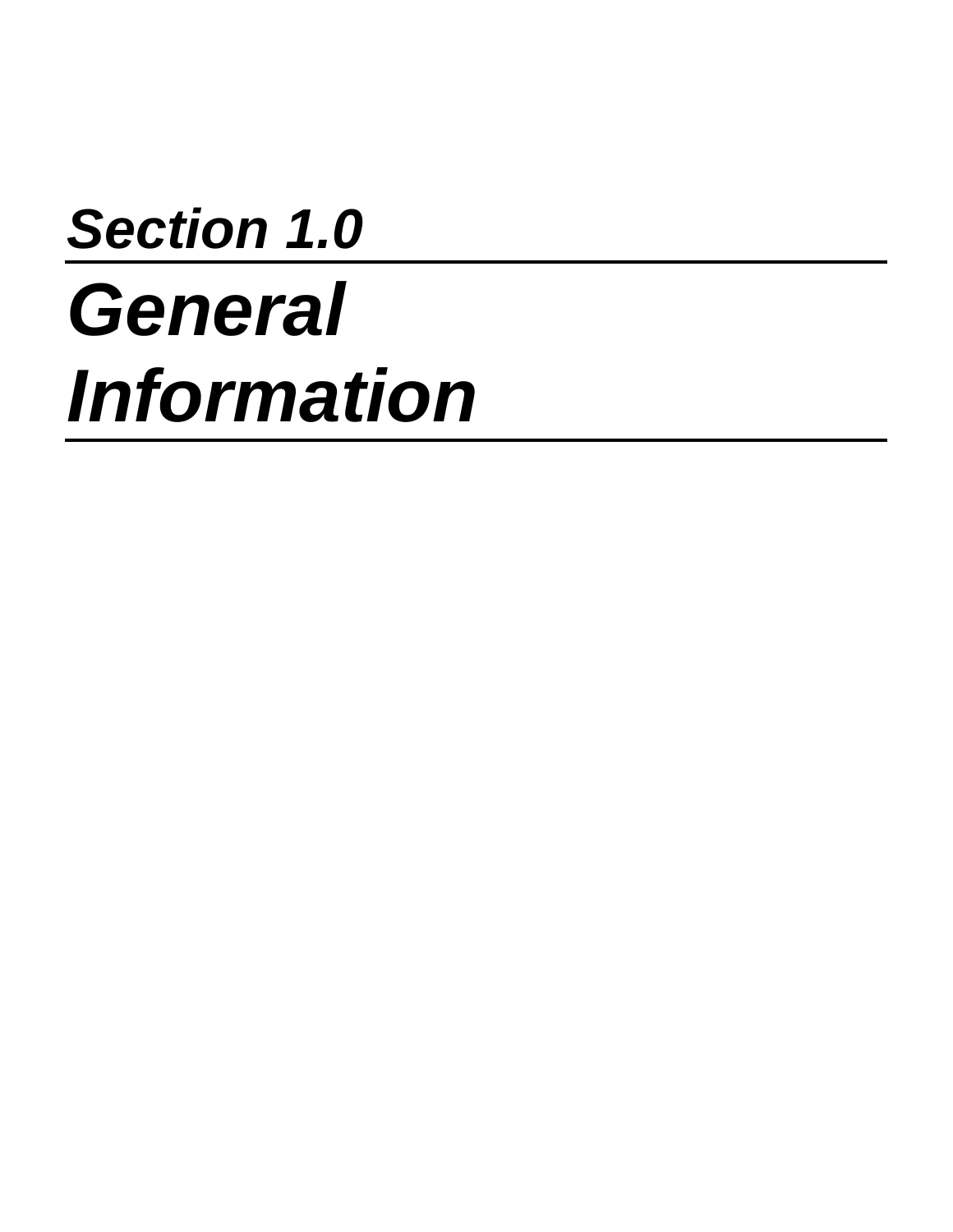#### *1.1 TELESIS 3.0 CERTIFICATION*

The **TELESIS 3.0** harness and container system is approved as a minor design change under the original Talon TSO and approved under FAA TSO-C23c, Category B: limited to use by persons up to 116 kg (254 lb.) fully equipped, and up to 150 knots.



U.S. Department of Transportation

**Federal Aviation Administration** 

AUG. 7, 1989

**Rigging Innovations Inc. Mr. Sandy R. Reid, President 236-A E. Third St. Perris, CA 92370** 

**Gentlemen:** 

**Rigging Innovations Inc., Telesis Dual Parachute Harness & Container Assembly, Part Number 6113-( ); Series; Technical Standard Order C23c** 

**Your application of June 14, 1989, requesting the issuance of a Technical Standard Order (TSO) authorization in accordance with the procedural requirements of Federal Aviation Regulation (FAR) Part 21, Subpart O, has been reviewed. Based upon your data and statement of conformance certifying your article has met the requirements of FAR Part 21, Subpart O, and the minimum performance standards of TSO-C23c (Ref. FAR 21.305(b)) authorization is hereby granted.** 

**The following technical data are considered to fulfill the requirements for TSO authorization and are being retained in our files:** 

- **1. Qualification Test Report SAE8015A Test Summary Per AS8015A**
- **2. Marking Requirements dated May, 1989**
- **3. Owners Manual P/N 6113-( ) dated May, 1989**

**The quality control procedures contained in your quality control manual currently on file at the Manufacturing Inspection District Office and your statement that those procedures will be applied to the manufacture of subject articles at the above address, are considered adequate in accordance with FAR 21.143.** 

**Effective this date you are authorized to use TSO procedures is extended to include the subject Telesis Dual Parachute Harness and Container Assembly and you may identify this article with the applicable TSO markings as required by TSO-C23c.** 

**In accordance with the provisions of FAR 21.3, you are required to report to the FAA any failure, malfunction, of defect related to your TSO authorization. As required by 21.613(b), you must also notify the FAA when you no longer manufacture a TSO approved article.** 

**This authorization pertains only to manufacturing operations at the above address and this office must be notified in advance of any proposed relocation to preclude interruption while awaiting quality control approval of your new facility.** 

Sincerely. rederick

Frederick Lee Manager, Los Angeles Aircraft Certification Office

#### **NORTHWEST MOUNTAIN REGION TRANSPORT AIRPLANE DIRECTORATE AIRCRAFT CERTIFICATION SERVICE LOS ANGELES AIRCRAFT CERTIFICATION OFFICE 3229 E SPRING ST. LONG BEACH, CA 90806-2425**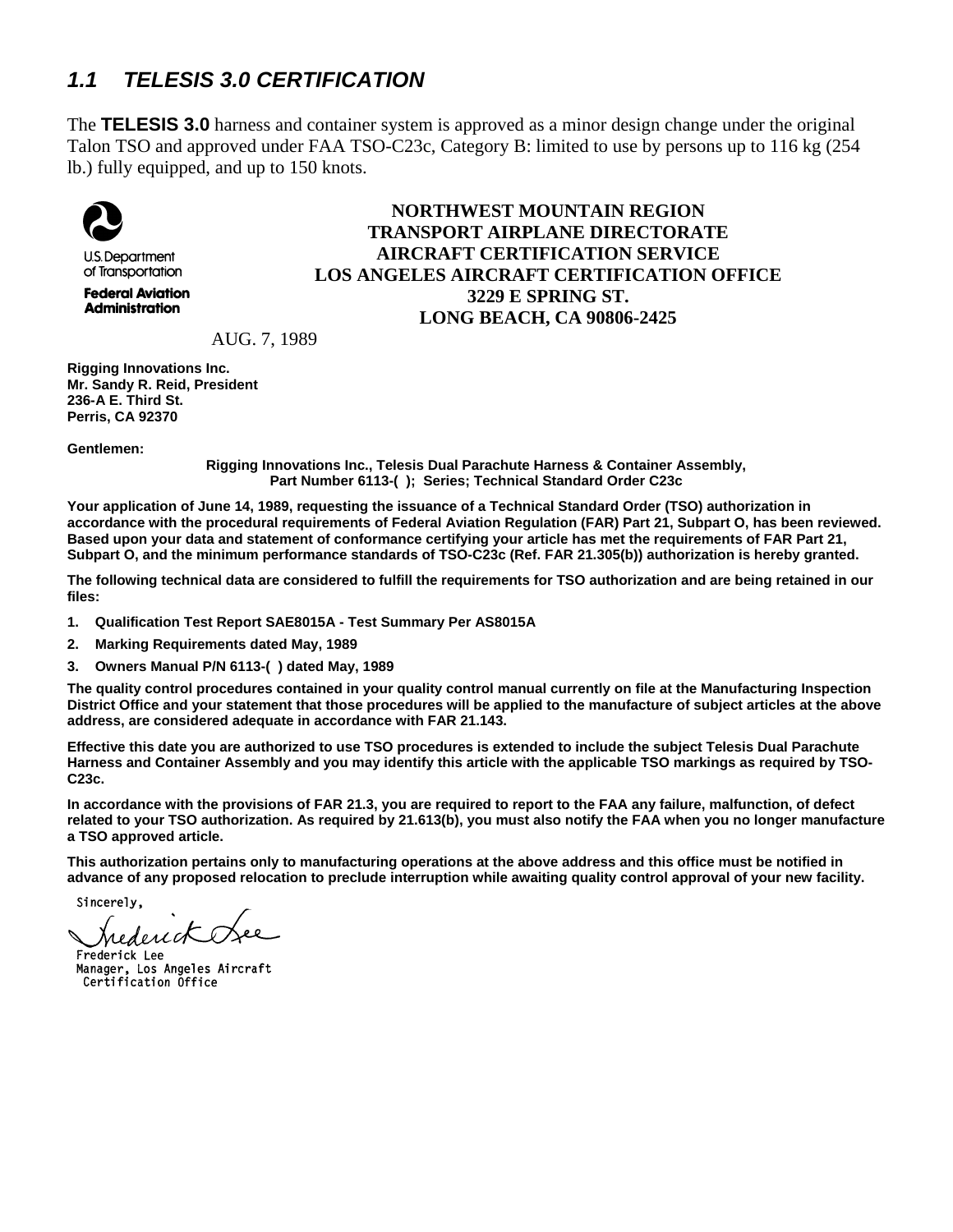## *1.2 RIGGER QUALIFICATIONS*

To pack and maintain this parachute system, the FAA Senior or Master Rigger or foreign equivalent must possess a BACK rating endorsement to his or her certificate.

**Since these systems are certified only with square reserve parachutes** the rigger must be trained to pack ram-air parachutes prior to certifying the **TELESIS 3.0** system for emergency use.

#### *14 CFR Part 65.127( ) No certificated parachute rigger may –*

- *(e) Pack, maintain, or alter a parachute in any manner that deviates from the procedures approved by the administrator OR the manufacturer of the parachute; or*
- *(f) Exercise the privileges of his certificate and type rating unless he understands the current manufacturer's instructions for the operation involved.*

**ANYONE** who circumvents Rigging Innovations, Inc. instructions is in violation of

14 CFR Part 65.127 and is, therefore, performing an illegal procedure.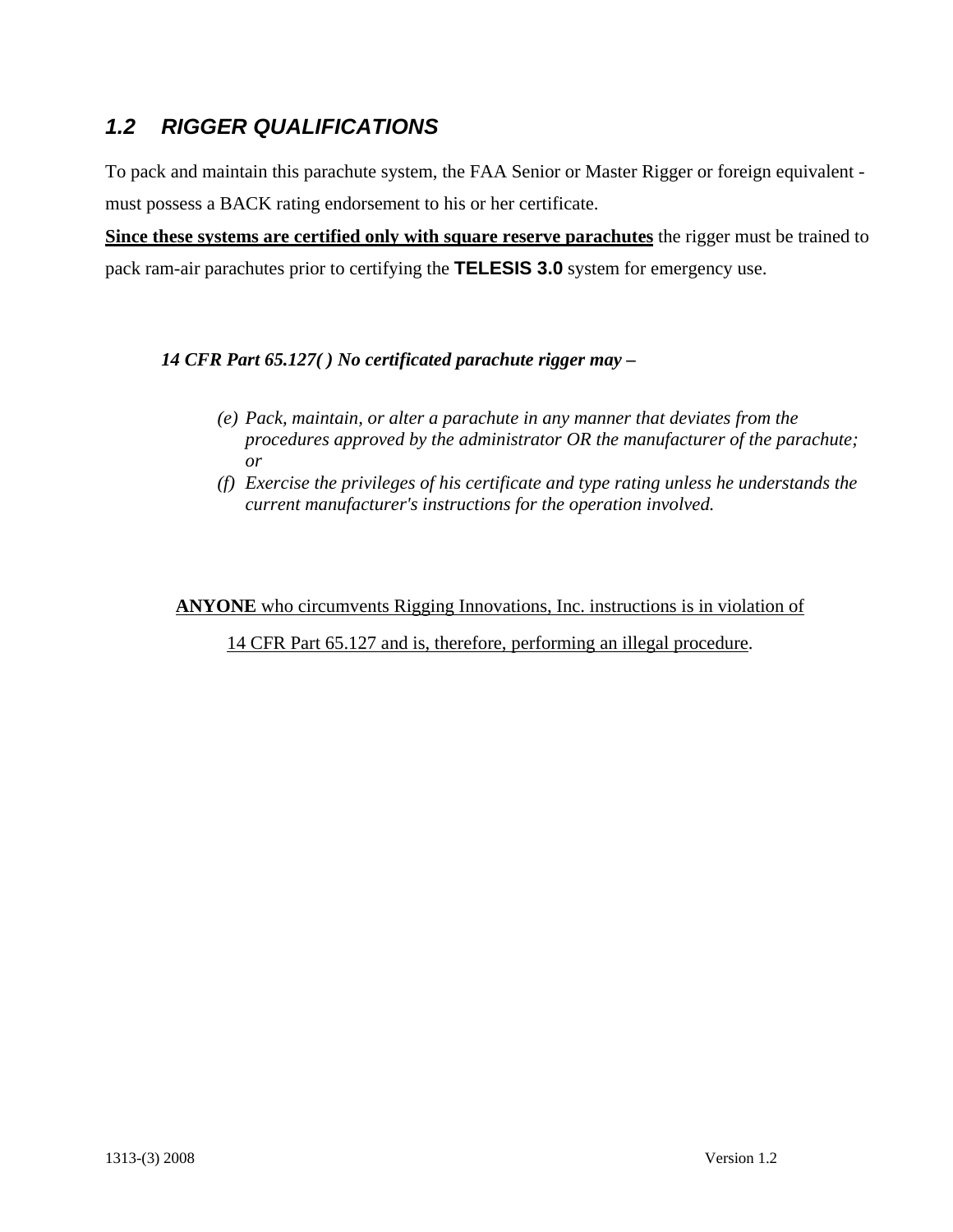## *1.3 "Am I Qualified to Use this Equipment?"*

As the new owner of a Rigging Innovations, Inc. **TELESIS 3.0** parachute system, before you use it, it is very important that you can answer yes to several questions. Only by doing so can you be assured that you have the necessary training and/or experience to safely utilize modern parachute equipment of this type.

**Question 1:** *Does my experience level and /or training qualify me for using this equipment?*

Advanced equipment such as the **TELESIS 3.0** may have features requiring a certain level of experience and training in order to be used safely.

**Question 2:** *Have I been briefed or trained in the operation of this equipment by qualified personnel such as an instructor or licensed rigger?* 

> If you have progressed to the level where you are qualified to jump advanced equipment, or if you have been trained on other types, there may be certain features of this system that you are unfamiliar with. Make sure that you have received a thorough briefing from a certified instructor or rigger for the type of equipment you are about to jump.

**Question 3:** *Does the equipment fit properly?*

Can you see and / or reach the main deployment handle(s), 3-ring release handle, reserve ripcord and RSL? This equipment is built in a variety of container sizes, lengths, and widths, and may have a custom pre-sized harness. These configurations along with options such as BOC main deployment, make compatible sizing to the individual extremely important to the safe operation of the system. If the system does not fit properly, the handles may be inaccessible or may move during the jump thereby causing problems in the air.

The above questions have dealt with your ability to safely jump this **RIGGING INNOVATIONS** product only. If you have answered "Yes" to all the questions, you should feel comfortable using R.I. equipment. However, there are additional factors that may influence your decision and ability that do not relate to R.I. products. If you have any questions or feel uneasy about using this harness and container system, do not hesitate to ask a qualified Parachute Instructor, FAA certified parachute rigger for any further information or training you feel necessary.

Or contact Rigging Innovations at:

Telephone: (520)-466-2655 or [tech@rigginginnovations.com](mailto:tech@rigginginnovations.com)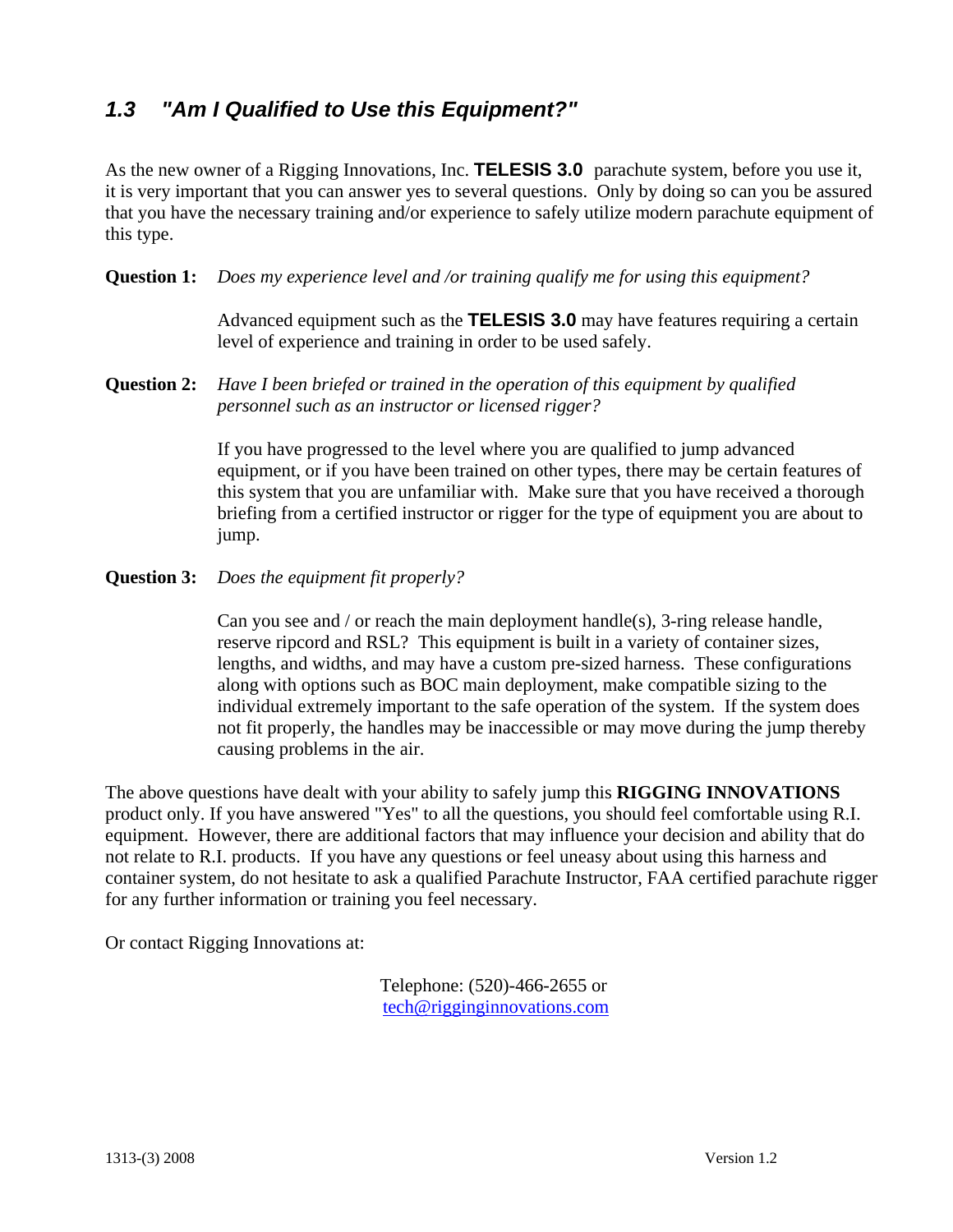## **RIGGING INNOVATIONS INC.**  *Customer Service Policy and Limits*

#### *Harness and Containers*

RI will provide no charge repair service for repairs that RIGGING INNOVATIONS INC. has determined to result from defects in material or workmanship for a period of **six months from the date of purchase**. Date of purchase and proof of purchase must be supplied to RI by the customer with the item in order to be repaired free of charge.

#### *Unauthorized Modifications/Alterations*

RI will charge for repair service when the damage is caused by unauthorized modification or alteration of the product. RI reserves the right to refuse to repair any product so modified or altered.

#### *Improper Use*

RI will charge for repairs that results from improper use or from abuse such as exposure to chemicals, saltwater, improper washing, improper packing, excessive exposure to sunlight, or negligence on the part of the user (i.e. jumping already damaged equipment).

## *Limits*

RI reserves the right to refuse service on equipment for which materials and / or manufacturing patterns and specifications no longer exist.

#### *Configuration*

Articles sent in for repair should be sent in with all parts. RI may request and require additional information pertaining to the product.

#### *Accessory Part - Replacement*

RI will recommend replacement of component parts based on inspection when safety is a factor due to normal wear and tear or maintenance of the product.

#### *Product Improvement*

Product improvements will be available as an option and cost to the customer.

#### *Service Request Form*

Any equipment returned for service, MUST be accompanied by a Service Request Form before it will be processed by Rigging Innovations.

2007